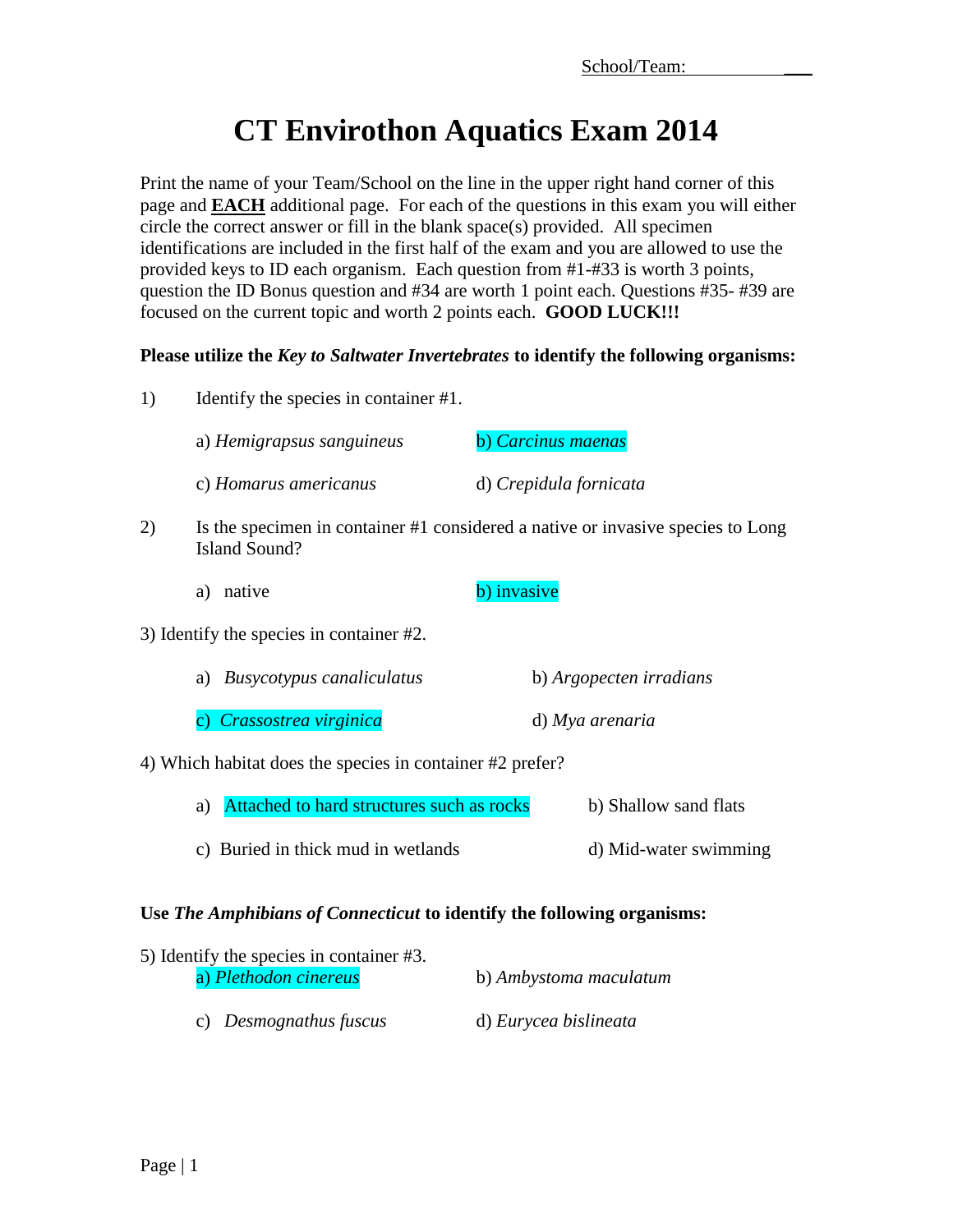6) What habitat does the species in container #3 require for reproduction?

| a) a stream      | b) the ocean   |
|------------------|----------------|
| c) a vernal pool | d) terrestrial |

7) What is the species in container #4?

| a) <i>Rana clamitans</i> | b) <i>Pseudacris crucifer</i> |
|--------------------------|-------------------------------|
| c) Rana sylvatica        | d) Rana catesbeiana           |

8) Is the species in container #4 protected through the State of Connecticut's Endangered and Threatened Species laws?

| a) No, it is common.      | b) Yes, it is endangered.         |
|---------------------------|-----------------------------------|
| c) Yes, it is threatened. | c) Yes, it is extinct in the wild |

### 9) What is the species in container #5?

| a) Plethodon glutinosus | b) Notophthalmus viridescens |
|-------------------------|------------------------------|
| b) Ambystoma laterale   | d) Ambystoma maculatum       |

10) What does the species in container #5 eat?

- a) fish b) invertebrates and larvae
- c) tadpoles d) all of the above

### **Use the** *Connecticut Fish Key* **to identify the following organisms:**

11) What species is in container #6?

| a) Apeltes quadracus | b) Anguilla rostrata   |
|----------------------|------------------------|
| c) Esox americanus   | d) Lepomis macrochirus |

12) Does the fish in the container #6 display live in freshwater or saltwater?

a) freshwater b) saltwater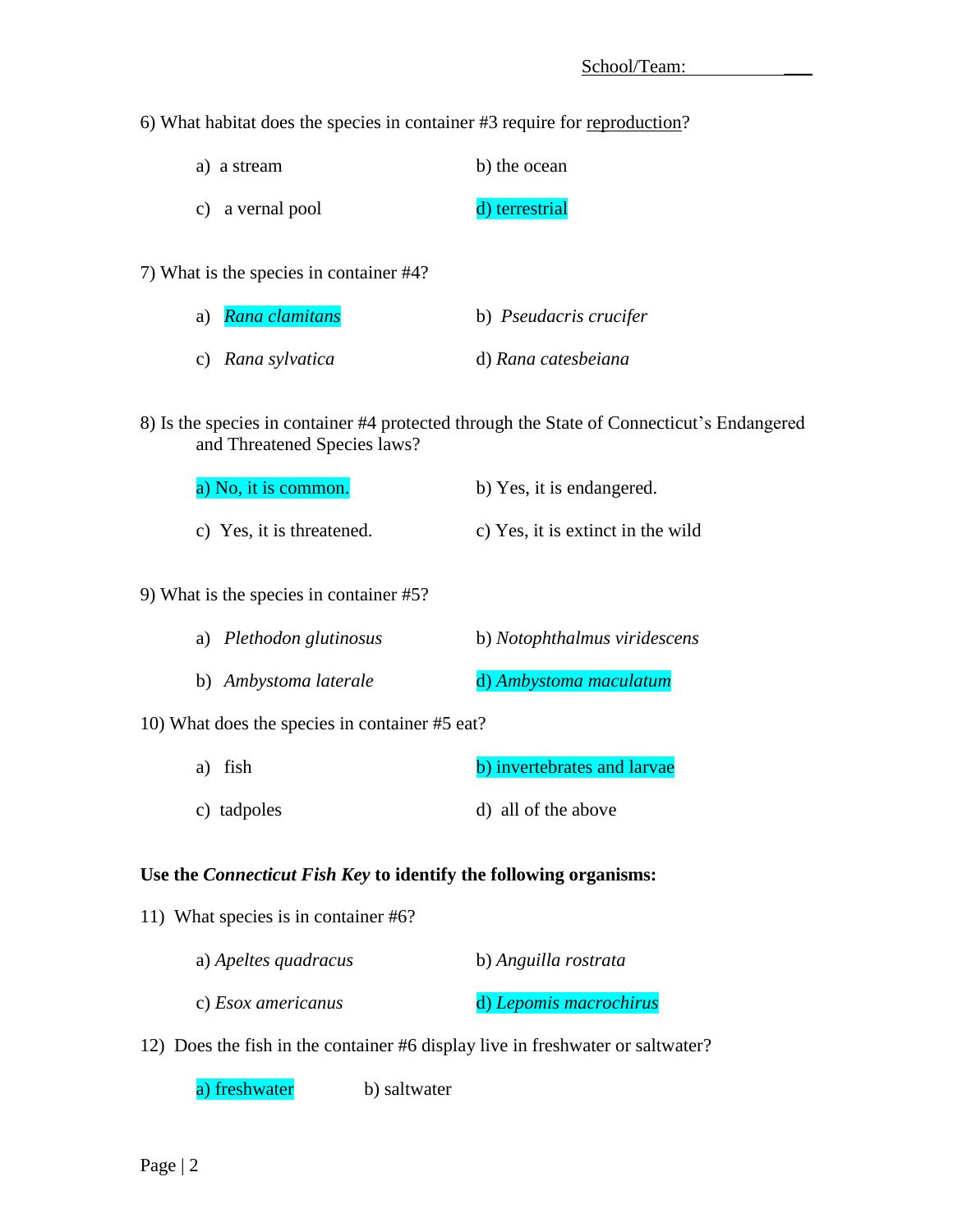13) What species is in container #7?

| a) Pseudopleuronectes americanus | b) Fundulus sp. |  |
|----------------------------------|-----------------|--|
|                                  |                 |  |

c) *Menidia menidia* d) *Catostomus commersoni*

14) What type or reproductive migration does the fish in container #7 display?

| a) catadromous  | b) anadromous    |
|-----------------|------------------|
| c) amphidromous | d) non-migratory |

## **Use the** *Freshwater Mussels of CT Guide* **for the following shell:**

15) What species is in container #8?

| a) Pyganodon cataracta  | b) Ligumia nasuta      |
|-------------------------|------------------------|
| c) Alasmidonta undulata | d) Elliptio complanata |

16) What type of sediment can the species in display #8 inhabit?

| a) sand                | b) gravel and cobble |
|------------------------|----------------------|
| c) deep muds and silts | d) all of the above  |

### **Use the** *Guide to Riffle Dwelling Macroinvertebrates* **for the following organisms:**

17) What is the family in vial # 9?

| a) Gomphidae | b) Leuctridae |  |  |
|--------------|---------------|--|--|
| c) Perlidae  | d) Elimidae   |  |  |

18) What type of feeding group does the specimen in vial # 9 belong to?

| a) scraper | b) filterer |
|------------|-------------|
|            |             |

| c) predator | d) gatherer |
|-------------|-------------|
|-------------|-------------|

19) What is the family in vial #10?

| a) Perlidae         | b) Corydalidae     |
|---------------------|--------------------|
| c) <i>Pyralidae</i> | d) Glossosomatidae |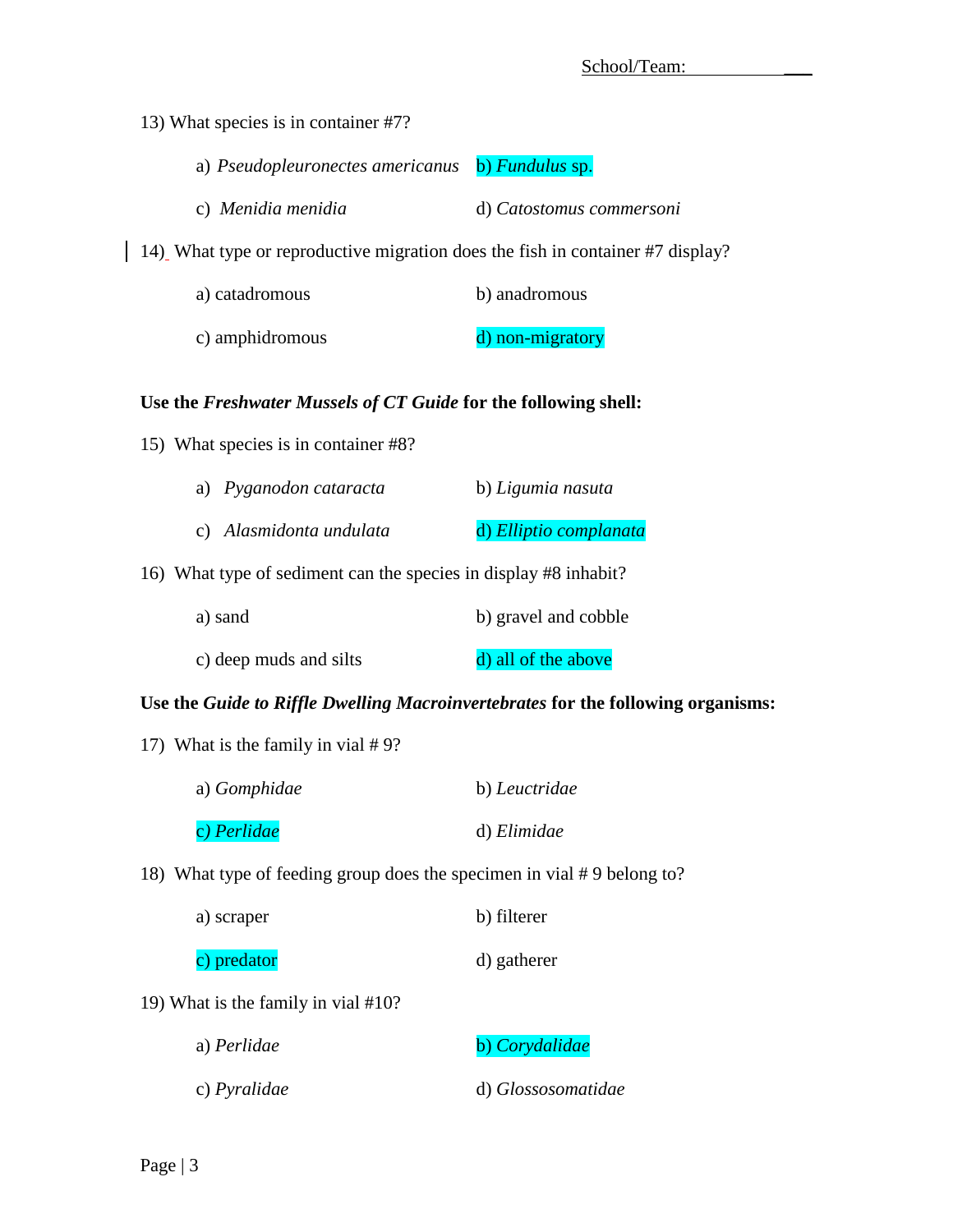- 20) Is this species an indication of high quality or low quality water and habitat conditions?
	- a) high quality b) low quality

#### **Use the** *Invasive Aquatic Plants in CT Guide* **for the following plant:**

21) What is the plant in photo #11?

| a) Egeria densa        | b) Trapa natans           |  |  |
|------------------------|---------------------------|--|--|
| c) Potamogeton crispus | d) Myriophyllum aquaticum |  |  |

- 22) Which is NOT a component of the "Clean, Drain, Dry Technique" for preventing transport of invasive aquatic plants via recreational boats?
	- a) Inspect and remove all visible plant, fish, animals and mud at the boat launch.
	- b) Bring home the plants and animals you find and keep them in a fish tank.
	- c) Eliminated all water from every conceivable space and item before you leave the area you are visiting.
	- d) Dry equipment, if possible, allow for five days of drying time before entering new waters.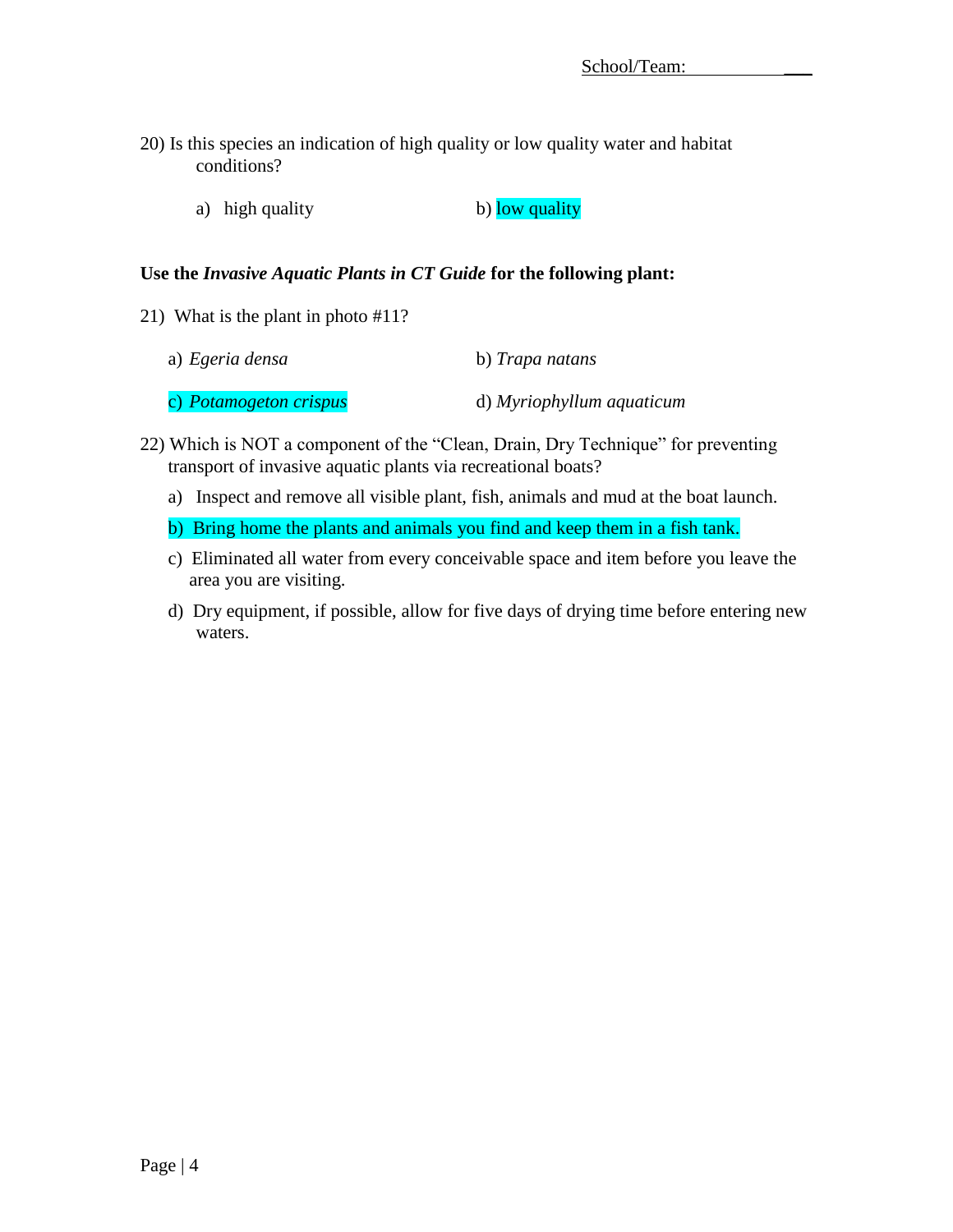**For the remaining questions on the exam, no ID guides or other reference materials may be used, unless indicated. All questions come directly from the workshop training session including many of the materials posted on the CT Envirothon website and are referenced for your future learning. Please ask station leaders if you have any specific questions as you work through the exam.**

- The following four questions are based on the "Watershed Jeopardy" session during the Aquatics 2014 Workshop.
- 23) This type of graph:



- a) What is a thermograph? b) What is a pictograph?
- c) What is a bar chart? d) What is a hydrograph?
- 24) Groundwater makes up this percentage of the world's fresh water
	- a) What is  $70\%$ ? b) What is  $30\%$ ?
	- c) What is  $5\%$ ? d) What is  $2.5\%$ ?
- 25) This surface of water below the ground

|  | a) What is the Water Table? | b) What is the "A" Horizon? |
|--|-----------------------------|-----------------------------|
|--|-----------------------------|-----------------------------|

- c) What is the Unsaturated Zone? d) What is the Epilimnion?
- 26) The process of converting nitrate found in the soil to atmospheric nitrogen
	- a) What is nitrification? b) What is biological oxygen demand (BOD)? c) What is oxidation? d) What is eutrophication?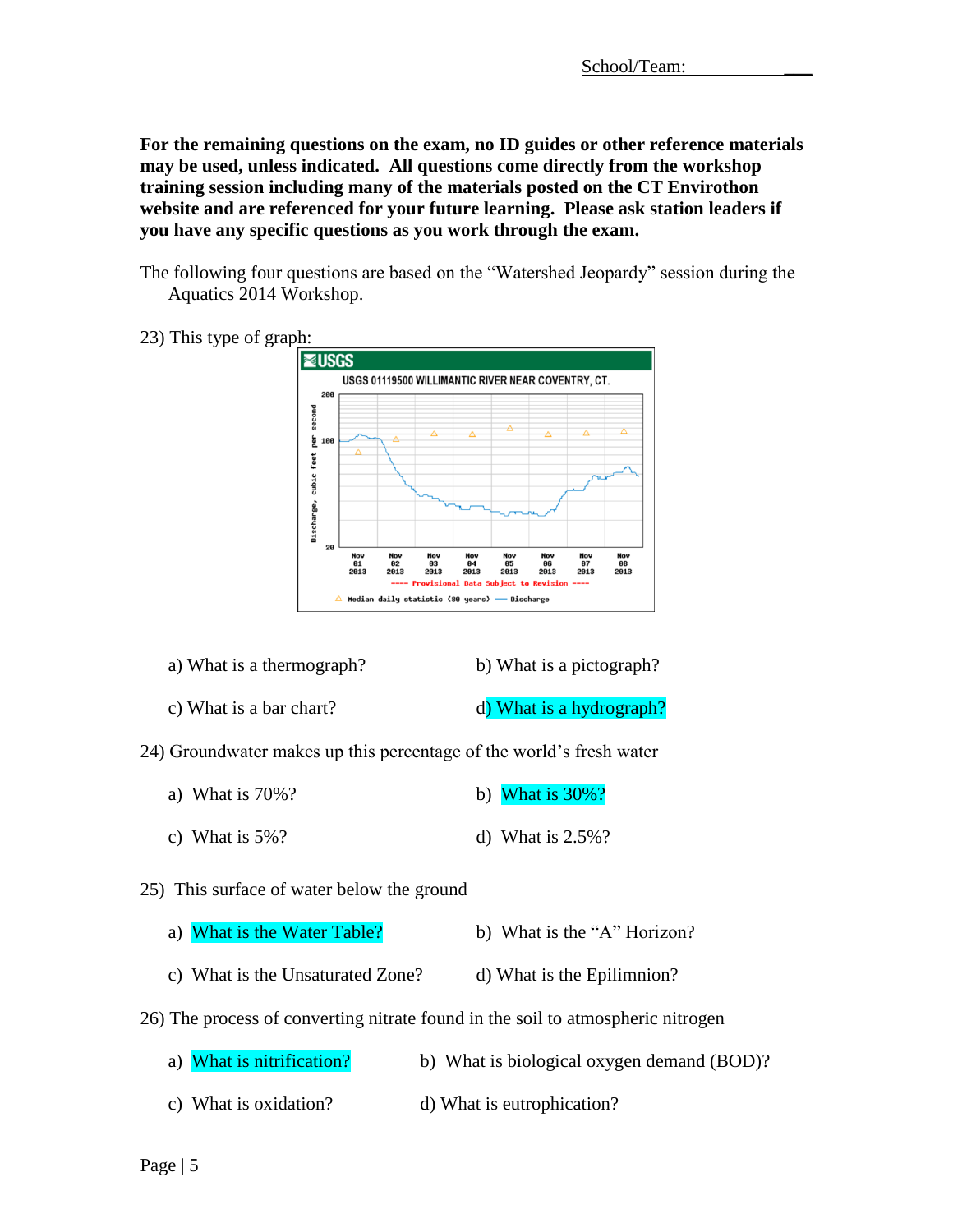The following four questions are based on the "Aquatic Sampling Techniques" session during the Aquatics 2014 Workshop.

Use the photo below to answer Questions #27-29.



27) What is the approximate percent cover of eelgrass in the photo above?

| a) ~ 5 %  | b) ~ 85 %       |
|-----------|-----------------|
| c) ~ 25 % | d) $\sim$ 2.5 % |

- 28) When would a scientist choose to estimate percent cover versus collect abundance data?
	- b) When organisms are mobile and can move independently
	- b) When there are target species with clear separation and limited number of individuals
	- c) When conducting a walking survey
	- d) When target species include plants which may have various leaves, or organisms that grow in a colonial form where individual organisms are hard to distinguish from one another.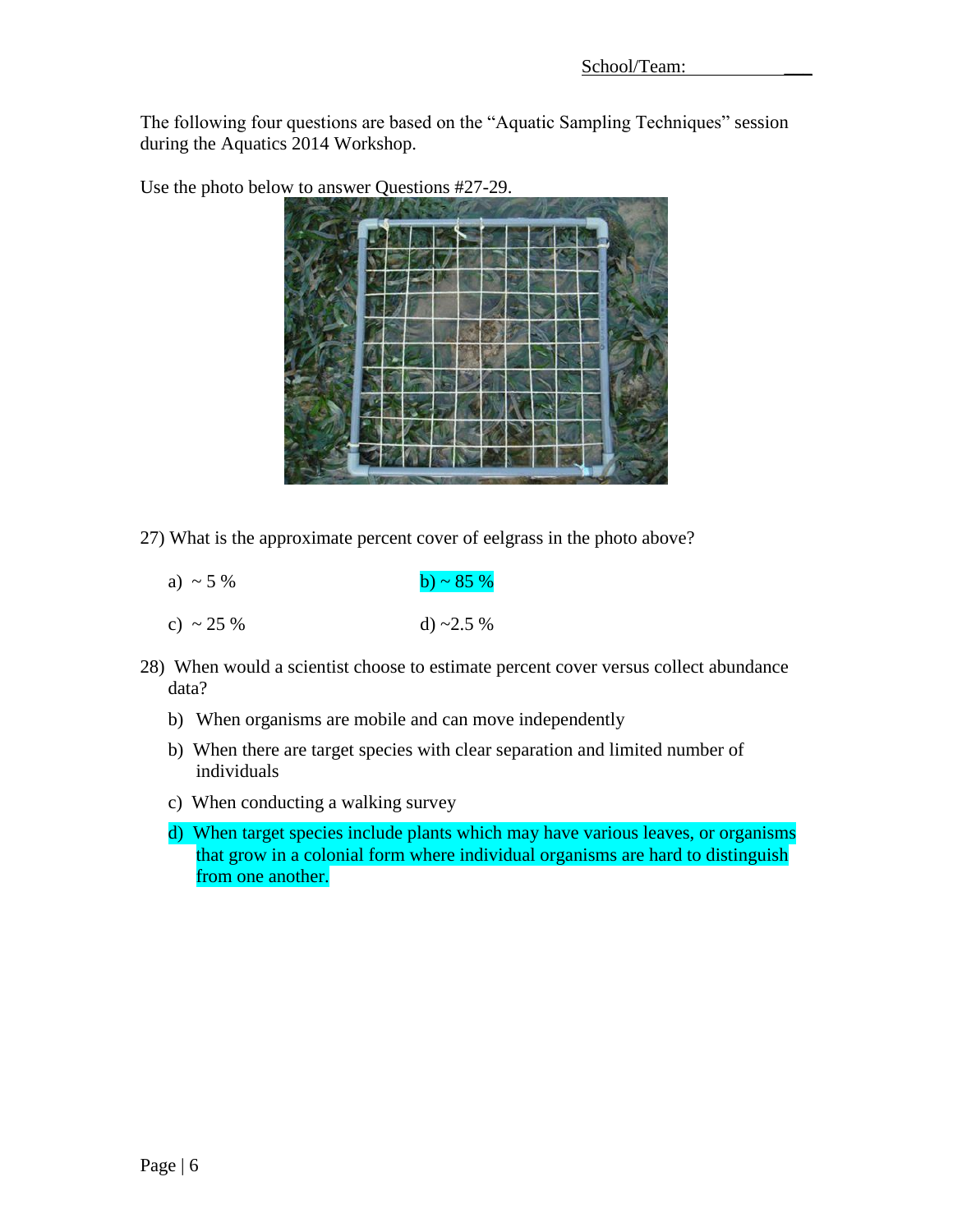The following three questions are based on the "Aquatic Sampling Equipment" session during the Aquatics 2014 Workshop.

Based in the following Scenario, answer the three questions below:

**You are a freshwater ecologist asked to measure depths in a lake and take samples for zooplankton at different depths. This will require you to use a boat to get to the middle of the lake.**

31) Which of these types of net is best used to sample zooplankton in the lake?

| a) kick net | b) plankton net |
|-------------|-----------------|
| c) dip net  | d) a seine      |

29) What type of personal protective gear is MOST suitable for this task?

| a) Personal floatation device | b) parachute        |
|-------------------------------|---------------------|
| c) Respirator                 | d) steel-toed boots |

- 30) The project manager calls and asks if you can collect a sediment sample in the middle in the lake (20 ft. of water depth), at a depth of 30 ft. under the sediment surface in addition to your other tasks. You only have a PONAR dredge with you. What is the BEST response to this request?
	- a) "Absolutely, we have a PONAR dredge with us!"
	- b) "Sure, I will wade in and grab the sediment sample."
	- c) "No, we only have a PONAR dredge that can sample surface sediment. We will have to come back with the proper equipment if you need that data."
	- d) "No, we don't want to."
- The following two questions are based on the "Nonpoint Source Pollution: A Challenge to Control" session during the Aquatics 2014 Workshop.
- 32) The Clean Water Act of 1972 required permitting for which type of pollutants?
	- a) Non-point Source b) Point Source
- 33) The following are major sources of nonpoint source pollution EXCEPT:
	- a) Urban stormwater b) Agriculture
	- c) Construction Sites d) Industrial Facility Outlet Pipes

34) **\*\*BONUS\*\*** What is you team's favorite water-based activity? (ANY answer receives 1 point)